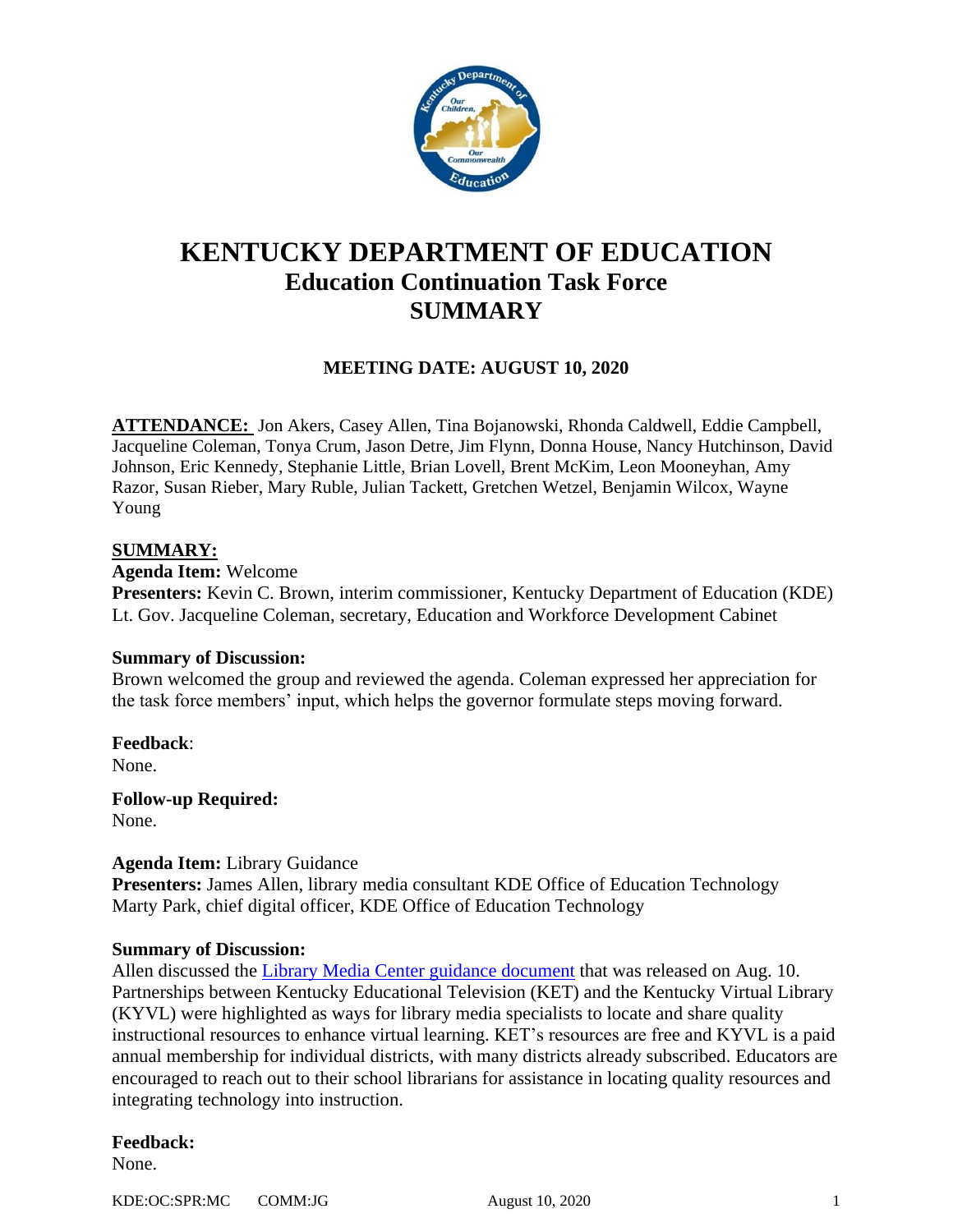**Follow-up Required:** None.

# **Agenda Item:** Virtual Learning and Class Size

**Presenters:** Kelly Foster, associate commissioner, KDE Office of Continuous Improvement and Support Marty Park

# **Summary of Discussion:**

Foster reviewed [guidance](https://education.ky.gov/comm/Documents/Virtual%20Learning%20and%20Class%20Size%20FINAL.pdf) on class sizes in virtual programs and courses. Maximum class sizes are defined in statute, though site-based decision-making (SBDM) councils have the authority to waive class size limits defined in statute. Local school board policies should also be reviewed to see if there are board policies around class size. Schools governed by SBDM councils are not required to request state waivers, as SBDM councils may grant class size waivers for virtual or in-person learning. Schools without a SBDM council must email [Kelly Foster](mailto:kelly.foster@education.ky.gov) to request an exemption form and KDE will provide temporary class size waivers.

Park outlined best practices to keep in mind for virtual learning and class size. When determining class sizes, districts should consider influencers such as the availability of additional content coaches and facilitators as well as teacher capacity and student-centered interactions.

# **Feedback:**

None.

**Follow-up Required:**

None.

**Agenda Item:** Suspending Evaluations

**Presenter:** Todd Davis, division director, KDE Office of Licensure and Effectiveness

### **Summary of Discussion:**

Davis outlined the current statutes on certified teacher evaluations and asked task force members for input regarding the possibility of evaluations during the pandemic. Districts are currently required to inform teachers of any changes in the evaluation system within 30 days of employment, which creates an immediate challenge.

# **Feedback:**

- Evaluations will be extremely challenging for teachers and administrators in a virtual learning environment.
- Virtual teaching will look very different from in-person teaching and may need a different set of standards. A lot of thought must go into what those standards would be and how teachers and administrators would apply them.
- It may be helpful to suspend summative evaluation activities and focus on formative evaluations during the fall semester, since teachers across the state are new to virtual instruction. Legislative action may be necessary later in the school year.
- Some components of certified evaluation plans, such as growth and work ethic, may be more informative than others in a virtual learning environment.
- Principals will need a lot of support in knowing what to look for and providing feedback when evaluating teachers during virtual instruction.
- A teacher self-evaluation tool may be helpful so that they can help guide the conversation and the progress they are making. This could help with the ability to understand the work occurring and progress made by each teacher.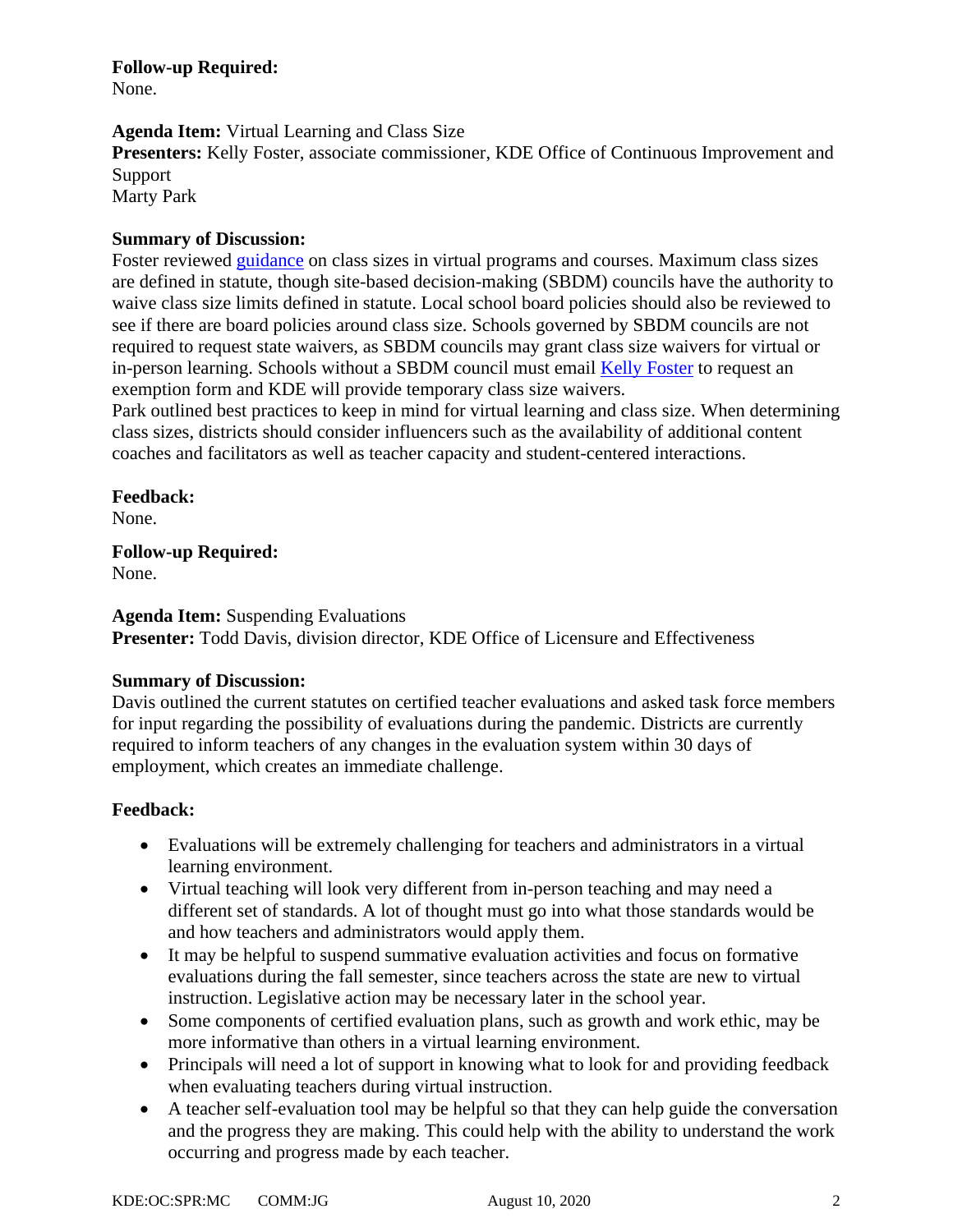## **Follow-up Required:**

None.

**Agenda Item:** Follow-up Items from the Last Meeting **Presenters:** Karen Dodd, chief performance officer, KDE Office of the Commissioner

# **Summary of Discussion:**

Dodd informed task force members about next steps regarding topics that were requested during the July 27 task force meeting. The discussion around using classified staff effectively during virtual instruction will be facilitated by KDE leadership during educational cooperative meetings. The topic of compulsory education and educational neglect is under discussion and will be addressed in forthcoming task force meetings.

**Feedback:** None.

**Follow-up Required:** None.

**Agenda Item:** Updates from the Department for Public Health **Presenters:** Dr. Connie White, deputy commissioner Kentucky Department for Public Health (DPH) Emily Messerli, DPH branch manager

# **Summary of Discussion:**

Brown discussed recent questions regarding in-person staff training and meetings. He reminded task force members to maintain the Healthy at Work guidelines and remember that the governor still encourages teleworking when possible, as lessening the number of people present in buildings increases space between people and reduces the risk of spreading the virus. White addressed questions she has received regarding contact tracing and why it looks different across the state. She explained that contact tracing is complex and involves several factors, so seemingly similar cases may be far different. White also reviewed the updates to the Healthy at Schools guidance, which now states that plexiglass dividers may be used in schools if they are properly affixed and do not have sharp edges. She reminded the group that shower curtains are not permitted due to toxic fumes and any physical barriers should allow proper egress during emergencies.

White discussed the fact that while the number of positive cases went down, the positivity rate has increased, which is a troublesome reminder that Kentuckians must continue mitigation efforts.

### **Feedback:**

None.

### **Follow-up Required:**

Regarding a question around positivity rates in states where schools have reopened, White agreed to bring examples to share during the Aug. 24 task force meeting.

**Agenda Item:** Review and Adjournment **Presenter:** Kevin Brown

### **Summary of Discussion:**

KDE:OC:SPR:MC COMM:JG August 10, 2020